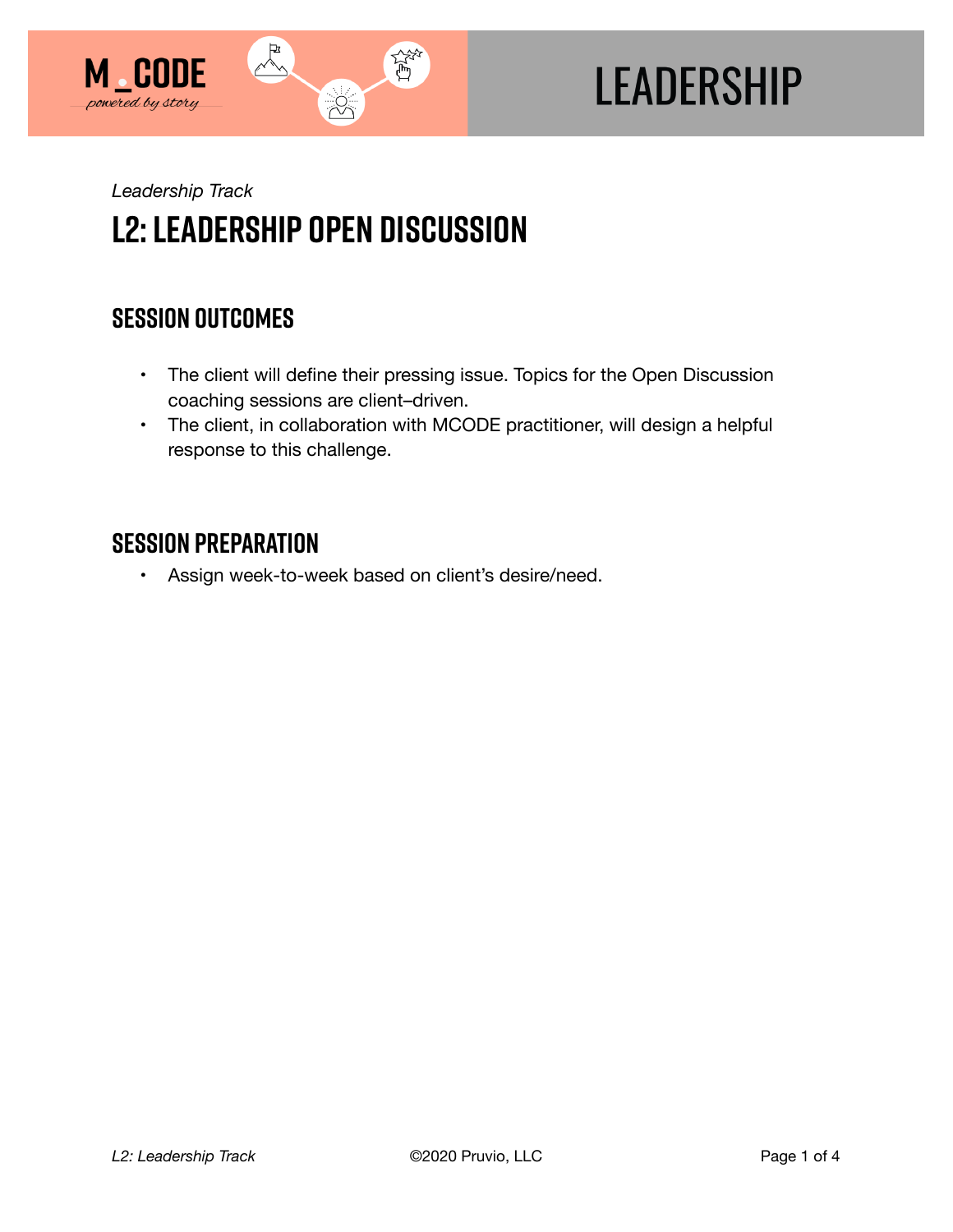#### **Communication**

One week ahead of the appointment send an email message similar to this to your client:

*Greetings \_\_\_\_\_\_\_\_,* 

*I'm looking forward to connecting again with you in our upcoming coaching session. Our next coaching session is scheduled on \_\_\_\_\_\_ at \_\_\_\_\_\_ [via Zoom (the link is here) or face to face at (address)].* 

*In our last session together we explored \_\_\_\_\_\_\_, and in response you committed to \_\_\_\_\_\_\_\_. We'll begin our next session – before diving into our main topic – with you sharing some of how this commitment is playing out. I look forward to hearing of your progress and any questions you have or challenges you've faced.* 

*Our focus for the upcoming session will be "Open Discussion" around an issue that presents a pressing concern for you.* 

*To gain the most from the next sessionI also suggest you work through the following preparations:* 

*Review any notes you took from our past sessions.* 

*Review your "trigger–process–outcome" motivational flow. This is going to be a key we will return to again and again in the weeks ahead.* 

*Identify ONE present concern one one sphere of your world and express the essence of that challenge in 5 sentences.* 

*I look forward to our time together.* 

*Sincerely,* 

*Certified MCODE Practitioner*

*\_\_\_\_\_\_\_\_\_\_\_\_\_\_\_\_\_*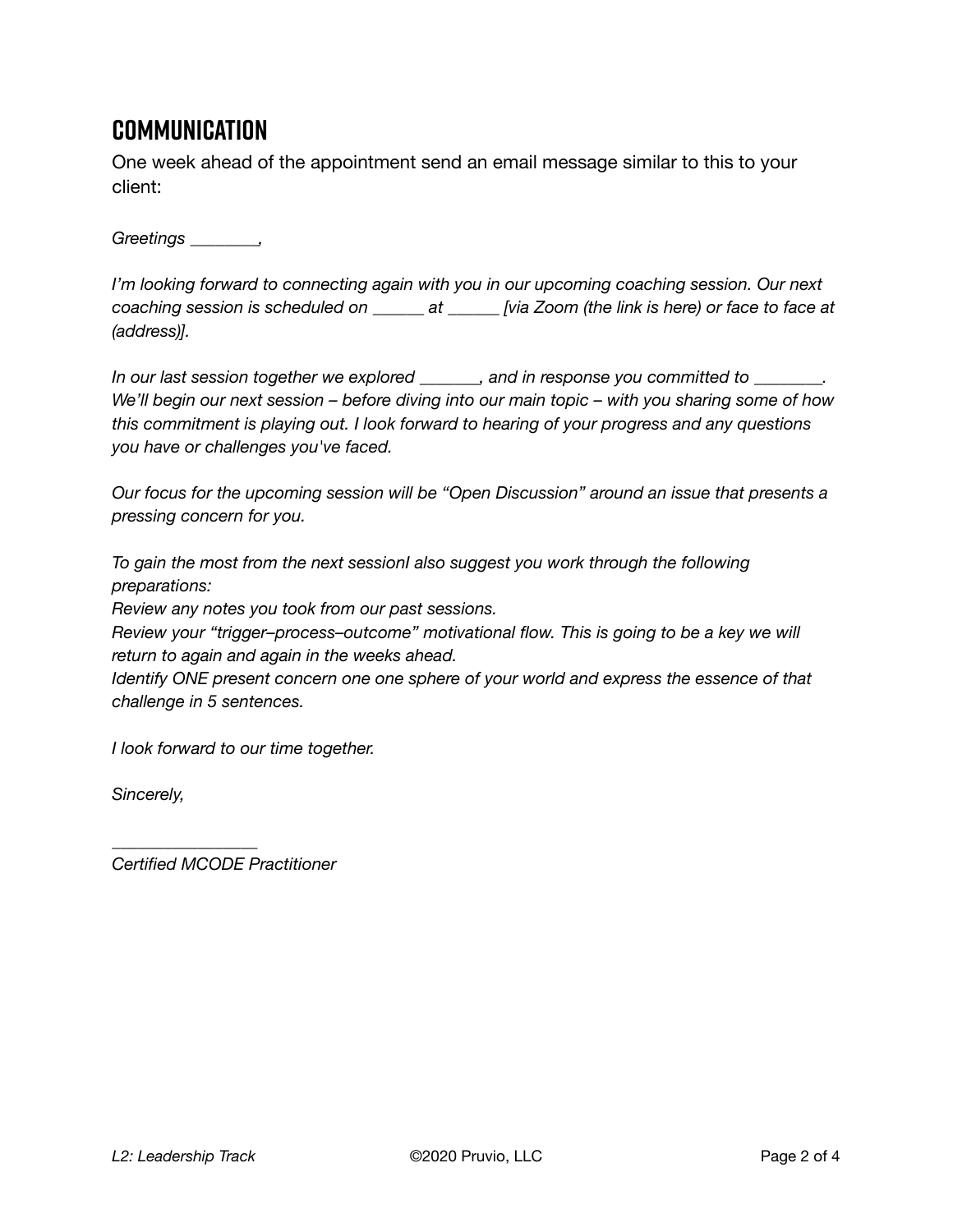### **SESSION OUTLINE**

*Practitioner Note: Come with something personal to share with your client (no more than 30 seconds of this 3 minute block). Then ask them to share, and follow up with at least one probing question.*

**Accountability [2 minutes]:** "Our last session together we talked about \_\_\_\_\_\_\_\_\_\_. In response you committed to **Example 2. How is this commitment playing out?** Have you had an opportunity to reflect on or apply anything more from our session? [Client responds].

*Practitioner Note: For each coaching session – whether it is a scripted format or an open discussion format – keep the F.L.O.W. coaching model front and center in your mind. Make running notes through the session and keep track of where you are in the model and particularly when you transition from one segment to another. Make note of specifically where in the F.L.O.W. pattern you are seeing the energy and the "aha" moments. These will be key insights when you guide the client to potential action items at the the "W.ork It" segment of the F.L.O.W. model. Also, keep close tabs on the clock. It's the coach's responsibility to strike the healthy balance between following the improvisation of the session WITHIN the bounds of time and topic. This takes practice, and watching the clock is vital.*

**Transition / Preview [1 Minute]:** "Our coaching session rhythm oscillates between choreographed sessions where we walk through a particular principle and open discussions where you as a client bring and issue and drive the agenda. Today we are moving into an open discussion and in a moment I'm going to ask you to share an issue you'd like to tackle."

#### **Consultative Coaching Conversation and F.L.O.W. Response [45 minutes]:**

*Practitioner Note: In this section you will guide your client through the F.L.O.W. (F.ind Out, L.earn About, O.wn, W.ork It) process to surface one pressing challenge. Your goal is to help surface the client's F.L.O.W. (F.ind Out, L.earn About, O.wn It, W.ork It) for this challenge.*

**F.ind Out:** What current challenge is inhibiting you?

**L.earn About:** Consider your achievement stories and the motivation flow embedded in them. How might recalling your recurring pattern of trigger–process–outcome help you design a helpful response?

**O.wn:** Is there a 'shadow side' tendency in your motivation flow that sheds light on why you are struggling to meet this responsibility with excellence? In light of this, articulate a need for personal growth?